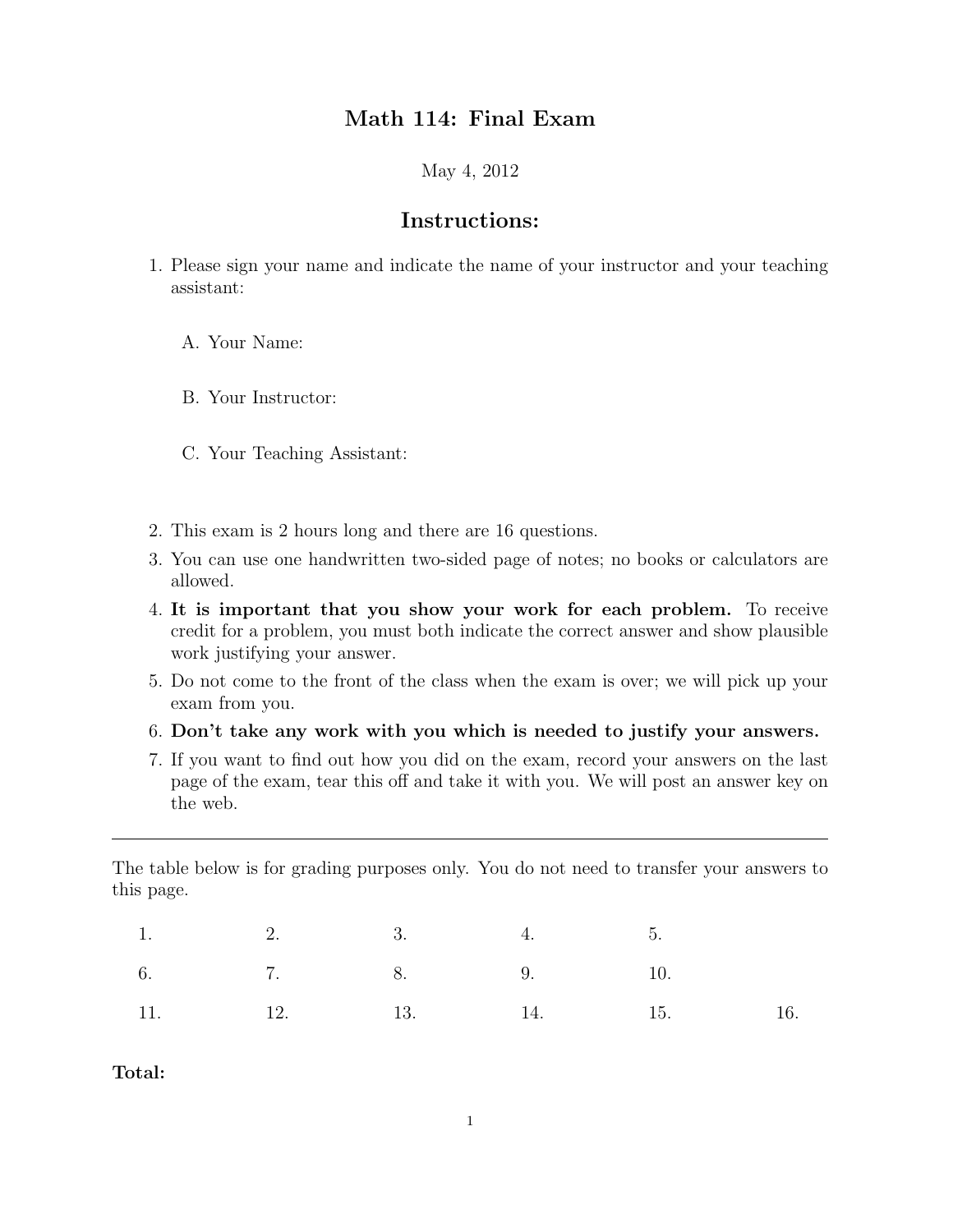(1) Suppose that the function  $y = y(t)$  is a solution of the autonomous differential equation  $\overline{d}$ 

$$
\frac{dy}{dt} = -y \cdot (y-1) \cdot (y-2)
$$

What are all values of  $y$  which are stable equilibrium values?

- (A)  $y = 1$  only (B)  $y = 0$  only
- (C)  $y = 2$  only (D)  $y = 0$  and  $y = 2$
- (E)  $y = 0$  and  $y = 1$  and  $y = 2$  (F)

$$
(F) \text{ none of the above}
$$

Answer to 1: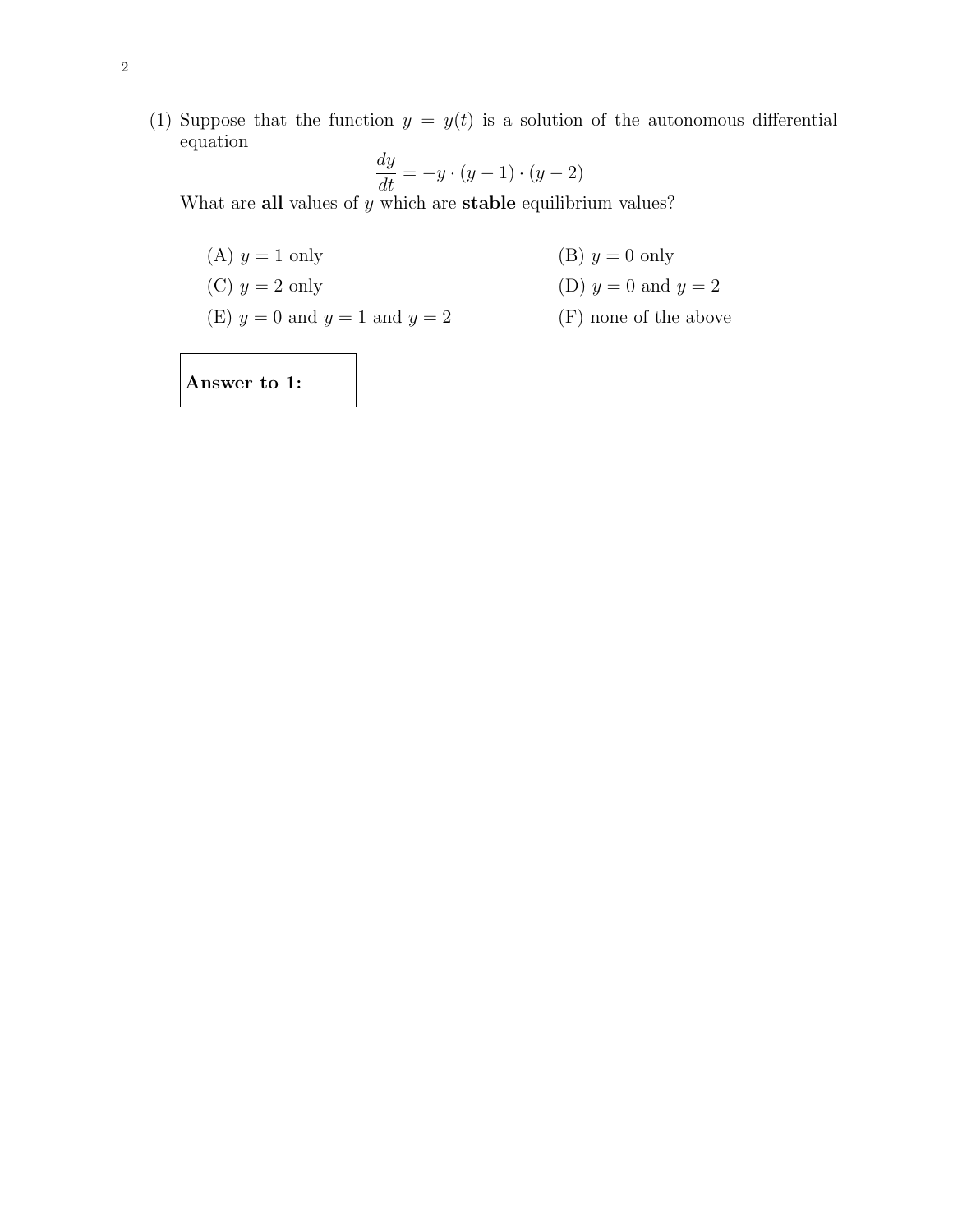(2) Suppose  $C$  is a smooth simple closed curve in the plane which bounds a region  $R$ . Which of the following path integrals must always equal twice the area of R? (The path integral is taken counterclockwise around C.)

(A) 
$$
\oint x dy + y dx
$$
  
\n(B)  $\oint x dy - y dx$   
\n(C)  $\oint y dy - x dx$   
\n(E)  $2 \oint y dy - x dx$   
\n(F) None of the above.

Answer to 2: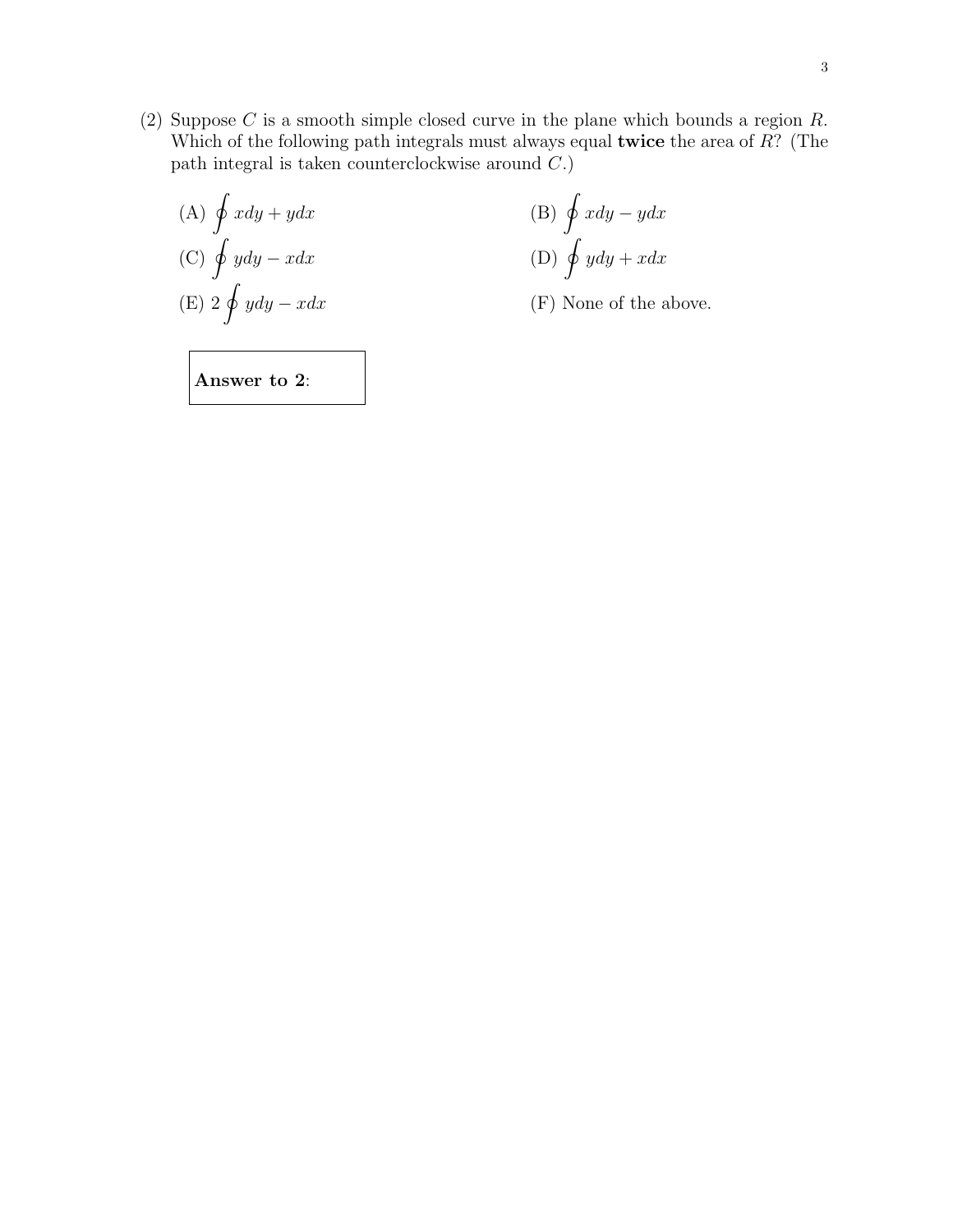- (3) Which of the following vector fields  $\mathbf{F} : \mathbb{R}^2 \to \mathbb{R}^2$  in the plane are conservative, in the sense that the value of a path integral of the vector field always just depends on the endpoints of the path? The formulas below express the value of  **at a given** point  $(x, y)$  as a linear combination of  $\mathbf{i} = (1, 0)$  and  $\mathbf{j} = (0, 1)$ 
	- (I)  $\mathbf{F} = x \mathbf{i} + y \mathbf{j}$ .
	- (II)  $\mathbf{F} = y \mathbf{i} + x \mathbf{j}$ .
	- (III)  $F = y^2 i + x^2 j$ .
		-
		-
		-
		- (A) I only (B) II only
		- (C) III only (D) I and III
		- $(E)$  I and II (F) none of the above

Answer to 3: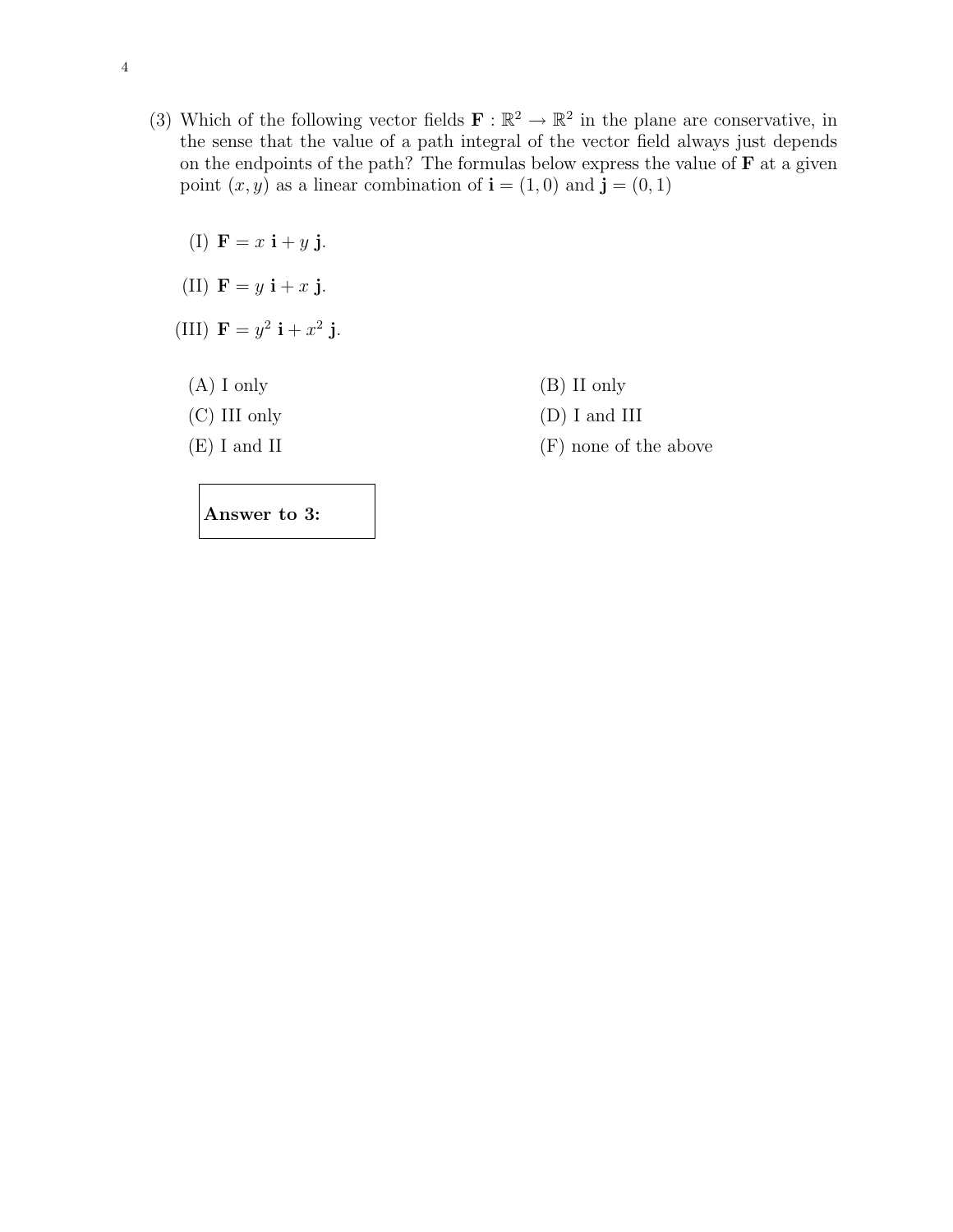- (4) Find the area of the parallelogram in three space whose vertices are at  $(0, 0, 0)$ ,  $(1, 1, 1), (1, -1, 0), (2, 0, 1).$ 
	- (A)  $\sqrt{6}$  $\overline{6}$  (B)  $\sqrt{3}$
	- (C) 1  $(D) 2$
	- (E)  $4$  (F) none of the above

Answer to 4: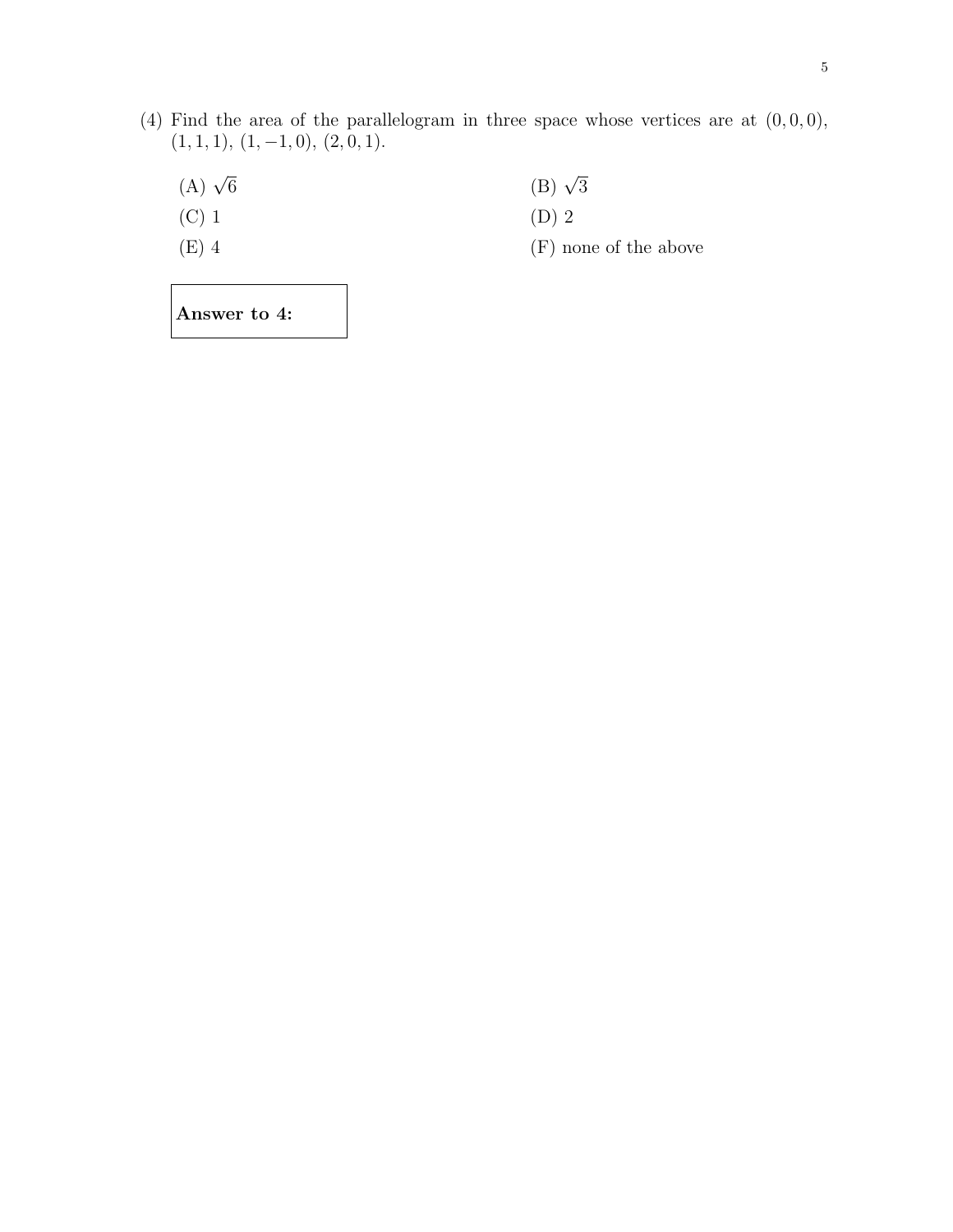(5) A silo is to be built having a flat circular bottom, cylindrical side, and a hemispherical top.



Answer to 5:

The silo is to have total volume (including the top cap)  $V = 900\pi$  cubic feet. If the cost of the metal is 5 dollars/sq.ft. for the roof, 2 dollars/sq.ft. for the sides, and 1 dollar/sq.ft. for the floor, what should the ratio of height  $(h)$  to radius  $(r)$  of the cylindrical portion of the silo be in order to minimize the total cost of the materials needed?

You can use without proof the usual formulas for the volume and surface areas of spheres and cylinders. For example, a sphere of radius r has volume  $4\pi r^3/3$  and surface area  $4\pi r^2$ . The volume of a solid cylinder of radius r and height h is  $\pi r^2 h$ . The surface area of the flat bottom of such a cylinder is  $\pi r^2$ , while the surface area of the curved vertical part of the cylinder is equal to  $2\pi rh$ .

| (A) $h: r = 1: 1$ | (B) $h: r = 3: 2$     |
|-------------------|-----------------------|
| (C) $h: r = 4:3$  | (D) $h: r = 5:3$      |
| (E) $h: r = 5:2$  | (F) $h: r = 7:2$      |
| (G) $h: r = 9:5$  | (H) None of the above |
|                   |                       |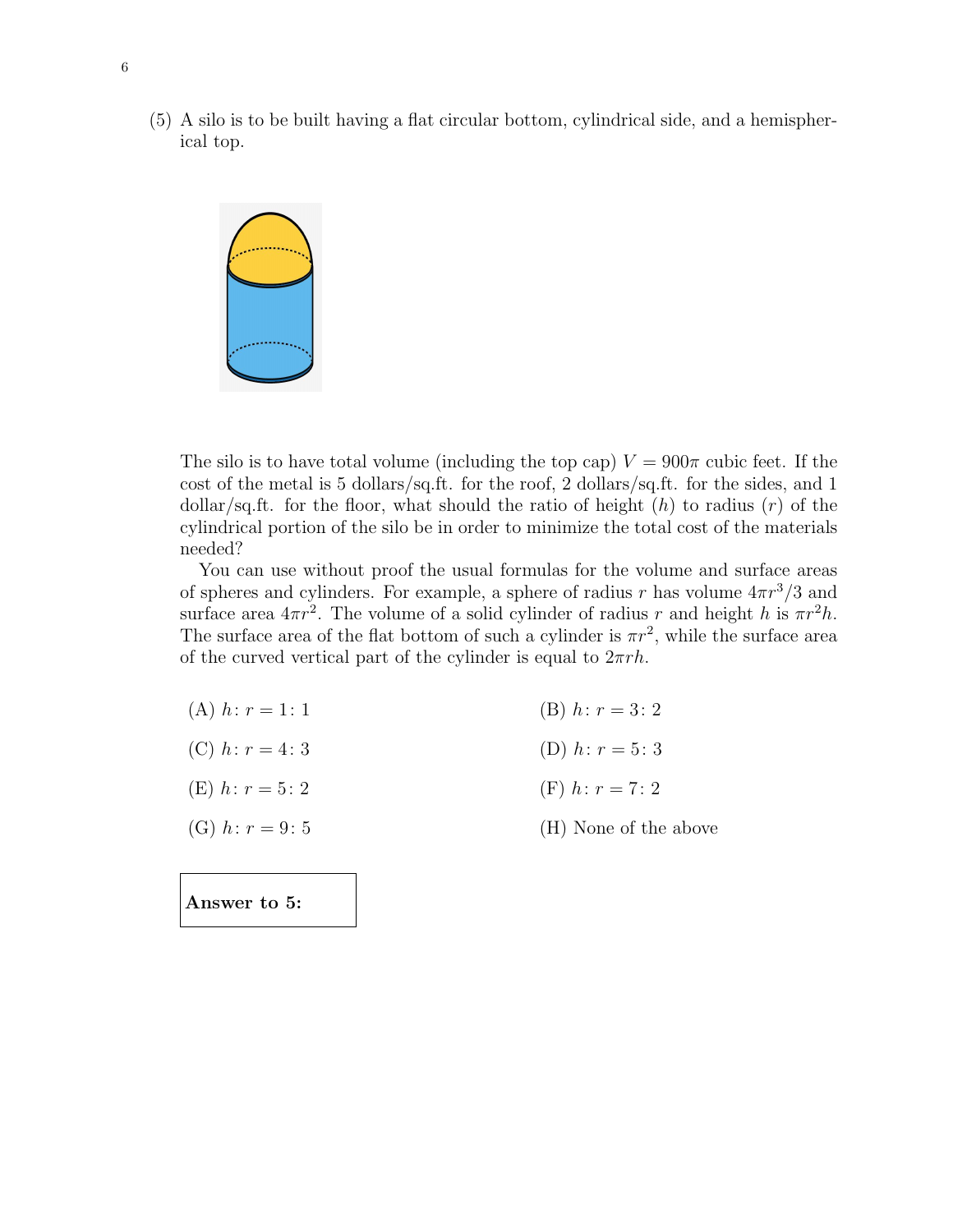(6) Consider the spiraling curve in parametric cylindrical coordinates  $r(t) = t$ ,  $\theta(t) =$  $\pi t$ ,  $z(t) = t^2$ . Which of the following computes the length of this curve from the origin to  $(2, 0, 4)$ ?

(A) 
$$
\int_{t=0}^{2\pi} \sqrt{1 + (\pi^2 + 4)t^2} dt
$$
  
\n(C) 
$$
\int_{t=0}^{2\pi} \sqrt{1 + \pi^2 + 4t^2} dt
$$
  
\n(E) 
$$
\int_{t=0}^{4} t\sqrt{1 + \pi^2 + t^2} dt
$$
  
\n(G) 
$$
\int_{t=0}^{2\pi} t\sqrt{1 + \pi^2 + t^2} dt
$$

$$
\frac{4}{t^2} dt
$$
\n(B)\n
$$
\int_{t=0}^{2} \sqrt{1 + (\pi^2 + 4)t^2} dt
$$
\n(D)\n
$$
\int_{t=0}^{2} \sqrt{1 + \pi^2 + 4t^2} dt
$$
\n(F)\n
$$
\int_{t=0}^{2} t\sqrt{1 + \pi^2 + t^2} dt
$$

 $(H)$  None of the above.

Answer to 6: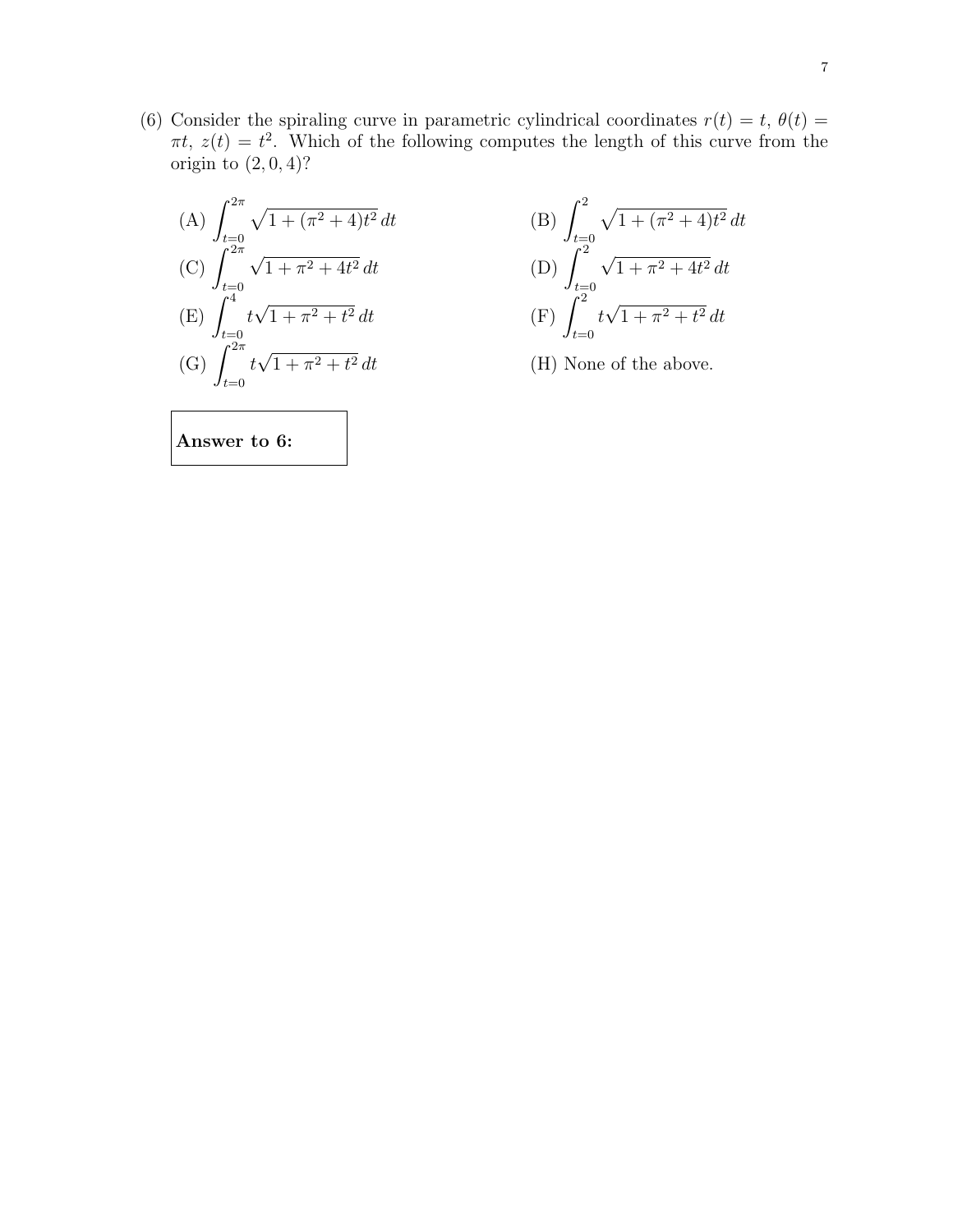(7) A spaceship flies along the parameterized curve  $0\leq t<\infty$ 

$$
x(t) = e^t
$$
 ;  $y(t) = (t-1)^2$  ;  $z(t) = 1 + t$ 

The temperature of space is given by  $\tau(x, y, z) = xyz$ . At the exact point at which the spaceship is coldest along its path, what is the dot product of the spaceship's velocity vector  $\hat{v}$  with the gradient vector  $\nabla \tau$  of temperature?

(A) 0   
 (B) 
$$
\frac{1}{2}
$$

(C) 
$$
-\frac{1}{2}
$$
 (D) 1

$$
(E) \frac{1}{e}
$$
 (F) e

(G) 
$$
e\sqrt{2}
$$
 (H) None of the above.

Answer to 7: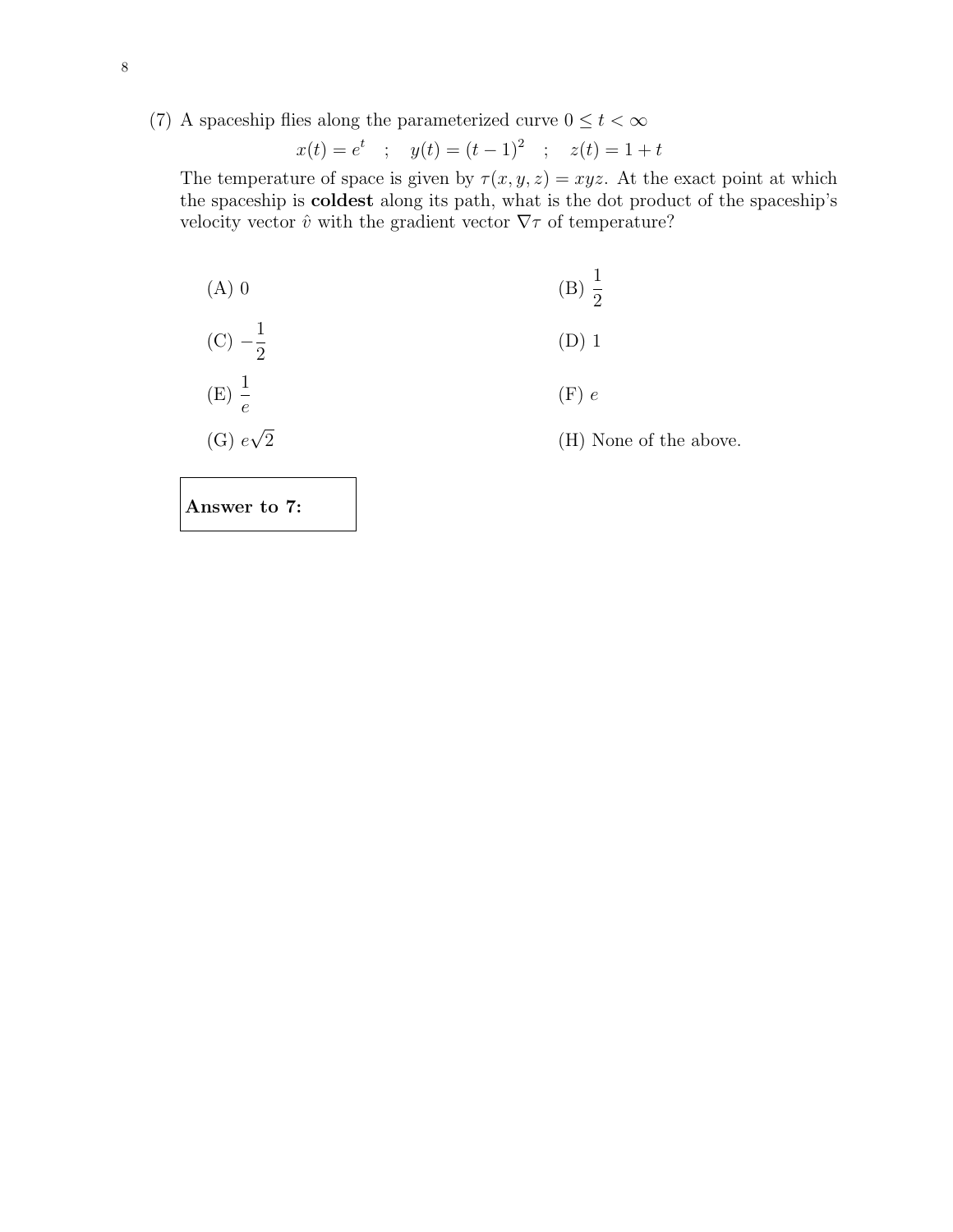(8) Which of the following is the equation of the tangent plane to the surface  $x^3 - xy^2 + 4xz = 9$ 

when  $x = 1$  and  $y = 2$ ?

- (A)  $11x 4y + 4z = 9$  (B)  $-x 4y + 4z = 0$
- (C)  $11x 4y + 4z = 0$  (D)  $x + 2y + 3z = 9$
- (E)  $x + 2y + 3z = 0$  (F)  $x + 2y + 3z = 23$
- (G)  $11x 4y + 4z = 15$  (H) None of the above.
	-

Answer to 8: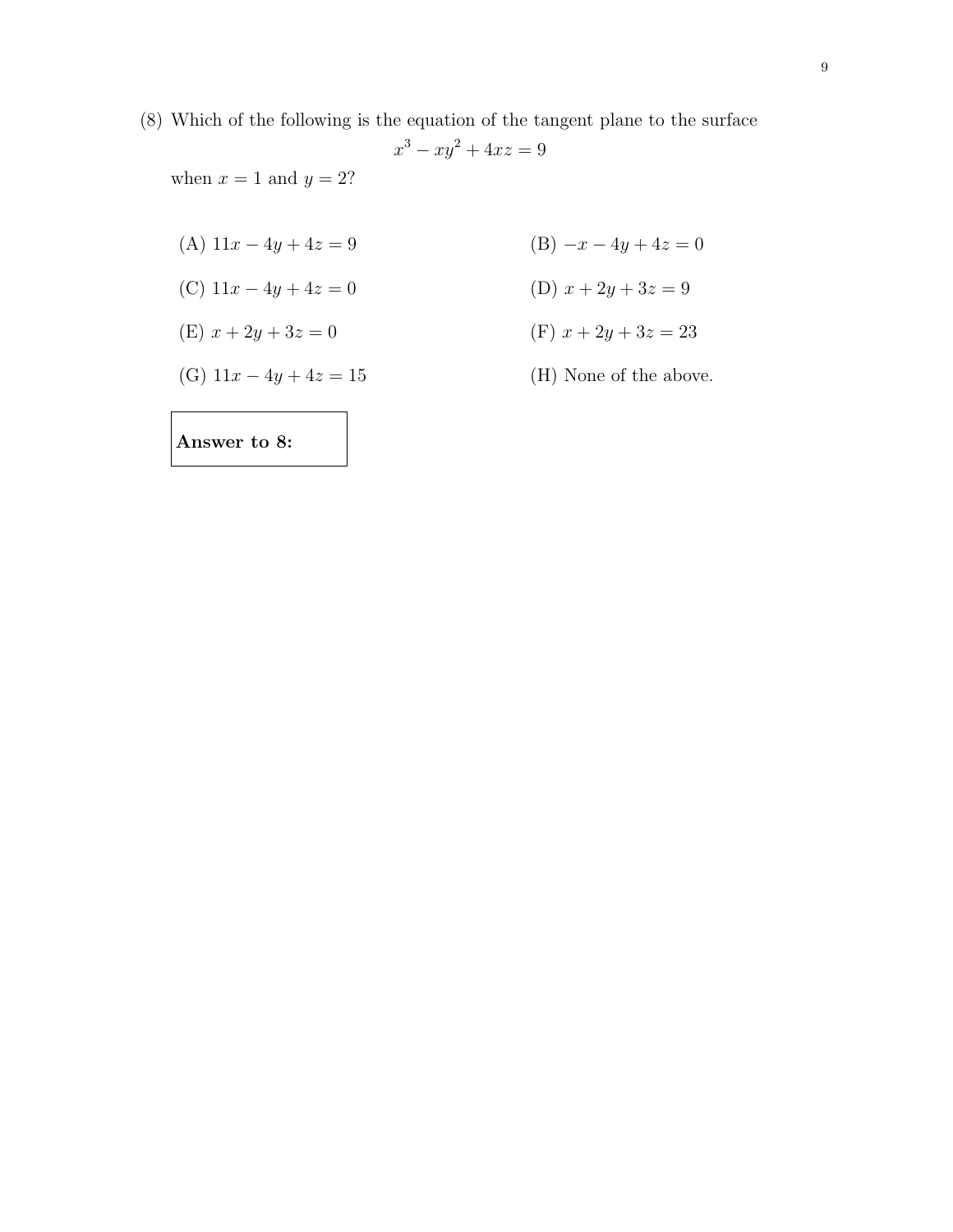- (9) A particle in space accelerates according to  $\vec{a}(t) = 2\mathbf{i} + (t^2 1)\mathbf{j} + \mathbf{k}$  with initial velocity  $\vec{v}_0 = 3\mathbf{i} + 4\mathbf{j}$  and initial position  $\vec{r}_0(t) = \mathbf{i} + 5\mathbf{k}$ . Which of the following is its position at time  $t = 2$ ? (Recall that  $\mathbf{i} = (1, 0, 0), \mathbf{j} = (0, 1, 0)$  and  $\mathbf{k} = (0, 0, 1).$ )
	- (A)  $4i + 4j + 5k$  (B)  $2i + 3j + k$
	- (C)  $11i + 7\frac{1}{3}$ (D)  $3i + 9j + 6k$
	- (E)  $\mathbf{i} 2\mathbf{j} + 5\mathbf{k}$ 2  $\frac{2}{3}$ j + k
	- (G)  $2\mathbf{i} 3\mathbf{j} + \mathbf{k}$  (H) None of the above.

Answer to 9: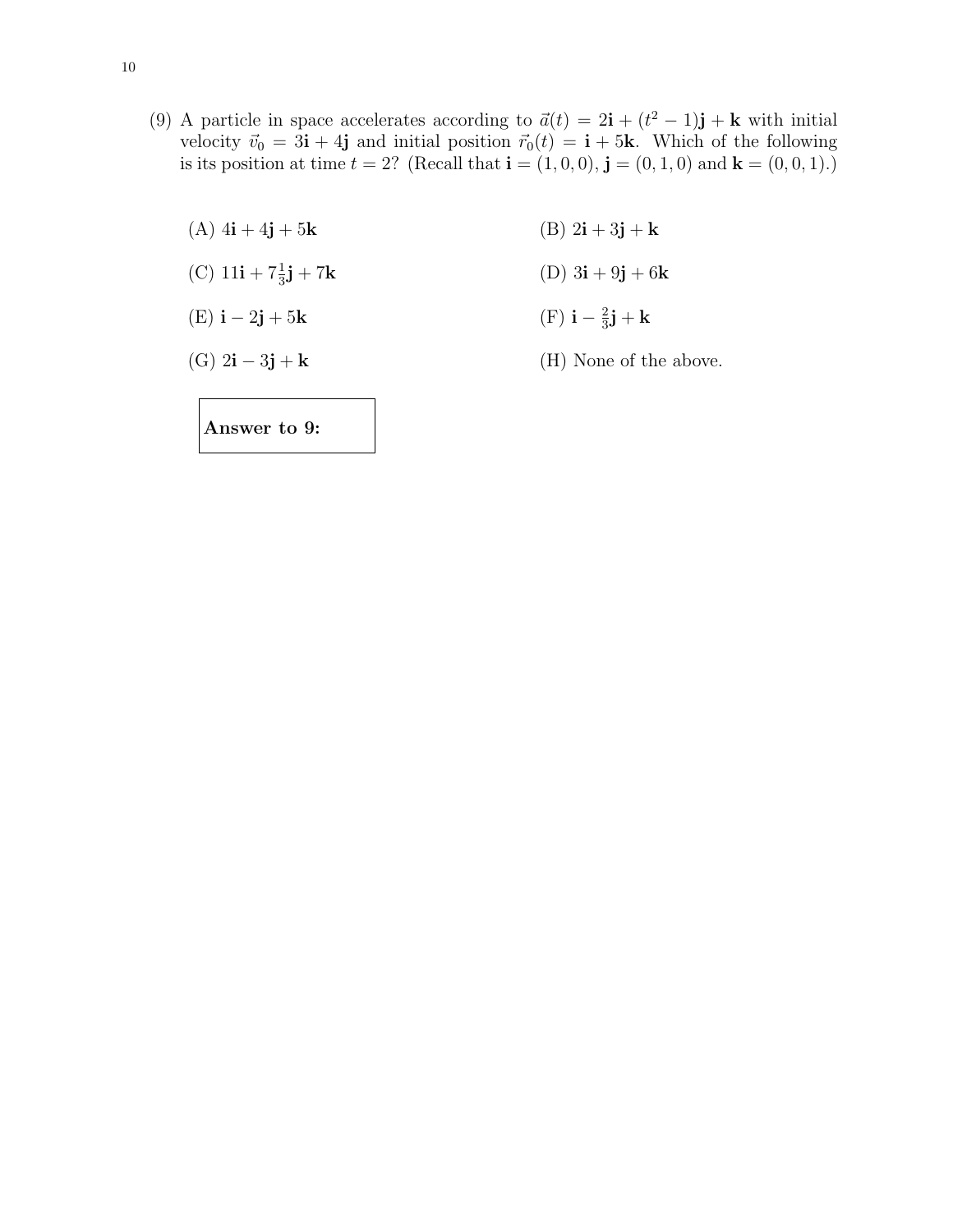(10) Evaluate  $\int$ R  $e^{-y^2} dA$ , where R is the triangular region with vertices  $(0,0)$ ,  $(0,1)$ and  $(1, 1)$ .

(A) 
$$
\frac{3}{4}(1 - e^{-2})
$$
 (B)  $\frac{1}{3}(1 - e^{-2})$  (C)  $\frac{1}{2}(1 - e^{-2})$   
\n(D)  $(1 - e^{-2})$  (E)  $\frac{3}{2}(1 - e^{-1})$  (F)  $\frac{1}{2}(1 - e^{-1})$   
\n(G)  $\frac{2}{3}(1 - e^{-1})$  (H)  $2(1 - e^{-1})$ 

Answer to 10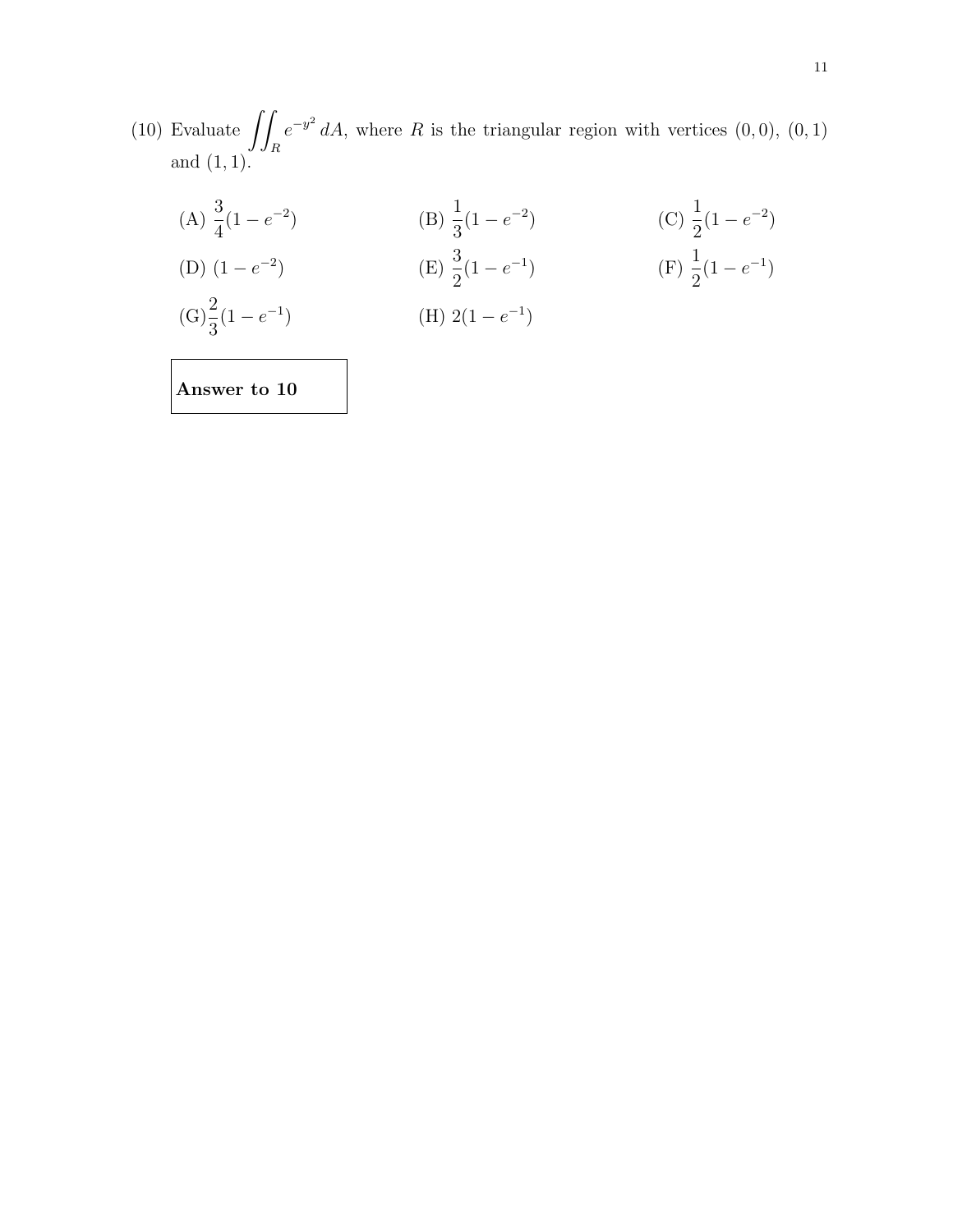(11) Evaluate  $\iint$ D  $e^{x-y+z}$  dV, where D is the parallelepiped bounded by the planes:  $x - y + z = 2$ ,  $x - y + z = 3$ ,  $x + 2y = -2$ ,  $x + 2y = 1$ ,  $x - z = 0$ ,  $x - z = 2$ .

(A) 
$$
\frac{4}{5}(1-e^2)
$$
 (B)  $\frac{1}{5}(e^3-e^2)$  (C)  $\frac{4}{5}(e^3-e^4)$   
\n(D)  $\frac{1}{5}(e^4-1)$  (E)  $\frac{3}{5}(1-e^2)$  (F)  $\frac{6}{5}(e^3-e^2)$   
\n(G)  $\frac{3}{5}(e^3-e^4)$  (H)  $\frac{6}{5}(e^4-1)$   
\nAnswer to 11: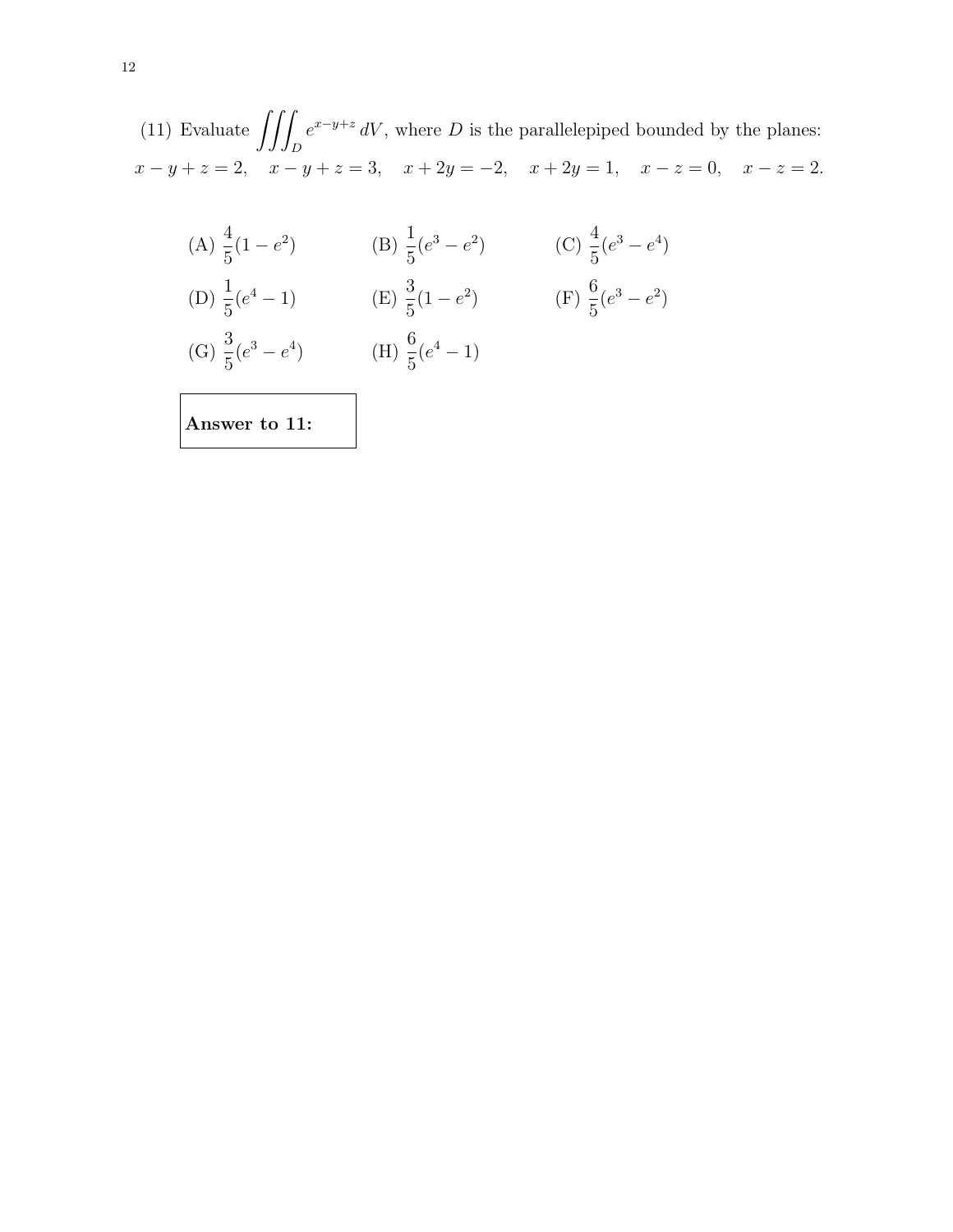(12) A solid cylinder of height 1 and radius 1 is formed by all the points  $(x, y, z)$  such that  $x^2 + y^2 \le 1$  and  $0 \le z \le 1$ . Find the center of mass of the cylinder if its density at  $(x, y, z)$  is given by  $\rho(x, y, z) = z$ .

(A)  $(0, 0, 1)$  (B)  $(0, 0, 1/2)$  (C)  $(0, 0, 2/3)$ 

(D)  $(0, 0, 3/4)$  (E)  $(0, 0, \pi/2)$  (F)  $(0, 0, \pi/3)$ 

(G) 
$$
(0, 0, 2\pi/3)
$$
 (H)  $(0, 0, 3\pi/4)$ 

Answer to 12: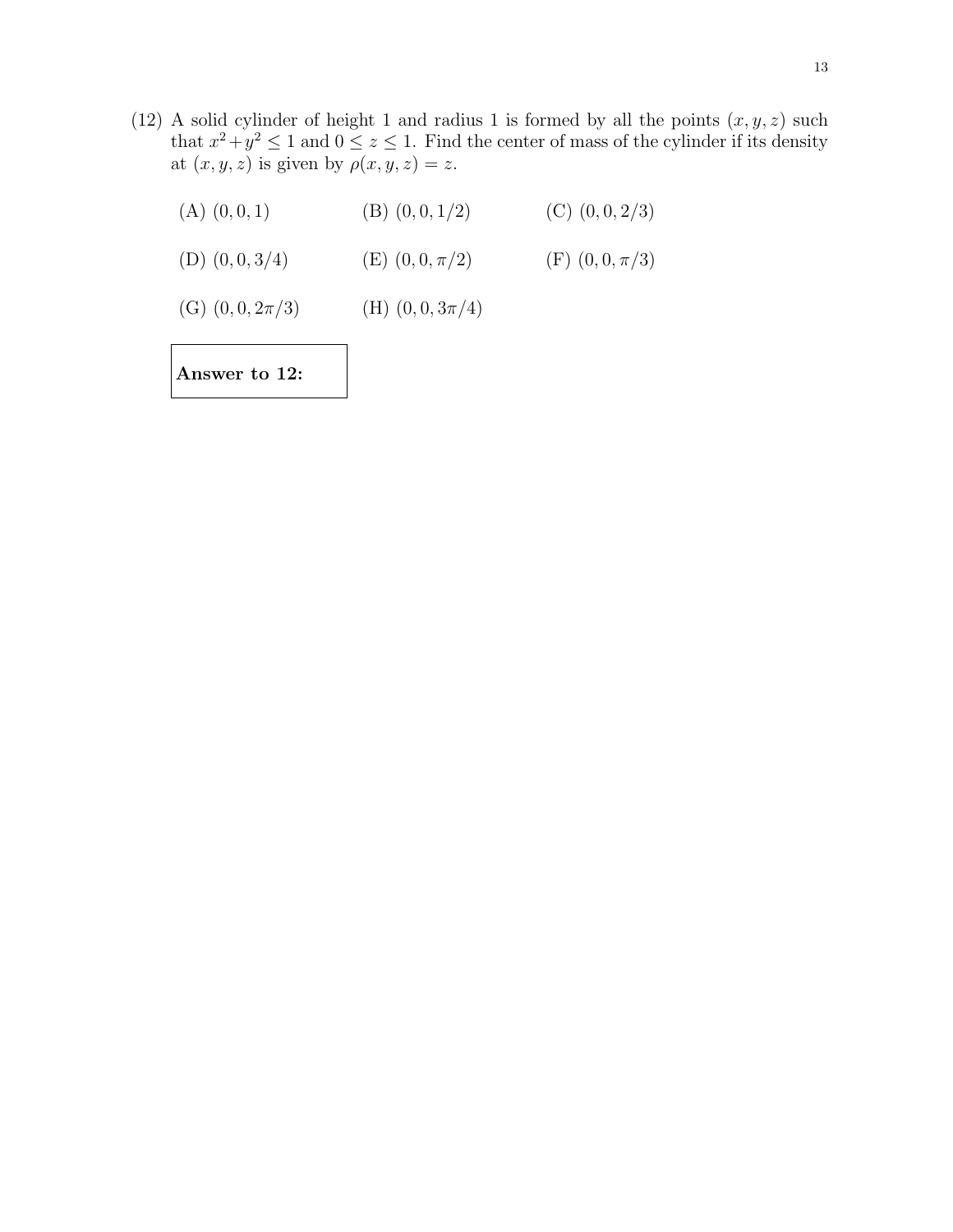(13) Calculate the work done by the force field  $F = \langle y^2, x \rangle$  on a particle which moves along the parabola  $y = x^2$  from the point  $(0, 0)$  to the point  $(1, 1)$ .

| (A) 2/5 | (B) 1/3   | $(C)$ 7/15 | (D) $3/5$ |
|---------|-----------|------------|-----------|
| (E) 2/3 | (F) 11/15 | (G) 4/5    | (H) 13/15 |

Answer to 13: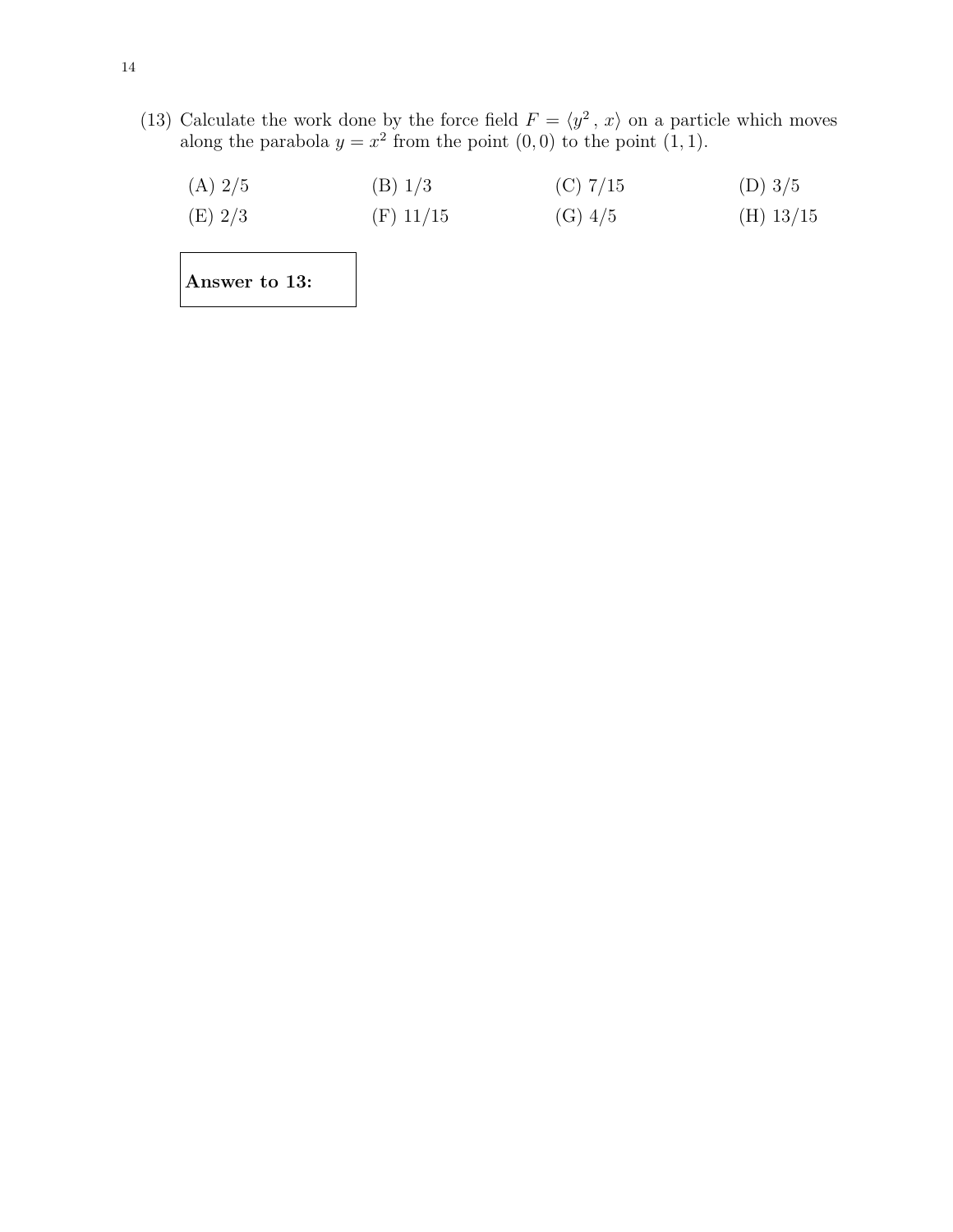- (14) Suppose  $f(x, y, z) = xe^{2yz}$ . A unit length vector **V** in the direction of fastest decrease of  $f$  at the point  $(1,1,0)$  is:
	- (A)  $V = -i$  (B)  $V = i + 2k$ (C)  $V = -i - k$  $\frac{1}{\sqrt{2}}$ 5  $(i + 2k)$ (E)  ${\bf V} = -\frac{1}{4}$ 5  $(i + 2k)$  (F)  $V =$  $\frac{1}{\sqrt{2}}$ 2  $(i + k)$ (G)  $V = -\frac{1}{4}$ 2  $(i + k)$  (H) V =  $\frac{1}{\sqrt{2}}$ 2  $(i - k)$

Answer to 14: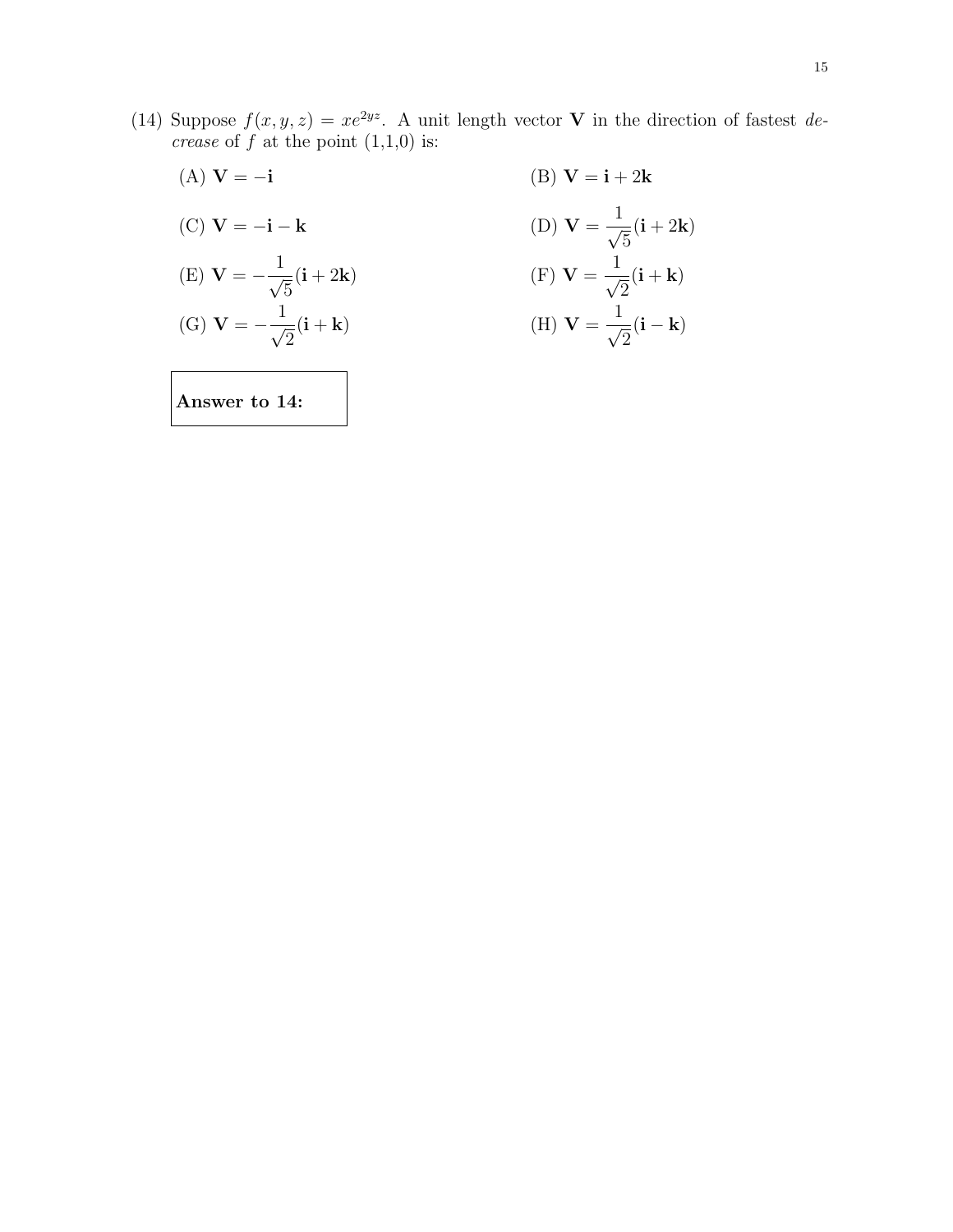(15) The function  $f(x, y) = xy^2 + x^2y + 12x$  has:

- (A) No critical points at all.
- (B) Exactly one saddle point and no other critical points.
- (C) Exactly one local maximum and no other critical points.
- (D) Exactly one local minimum and no other critical points.
- (E) One local maximum and one saddle point.
- (F) One local maximum and one local minimum.
- (G) One local minimum and one saddle point.
- (H) Two saddle points.

Answer to 15: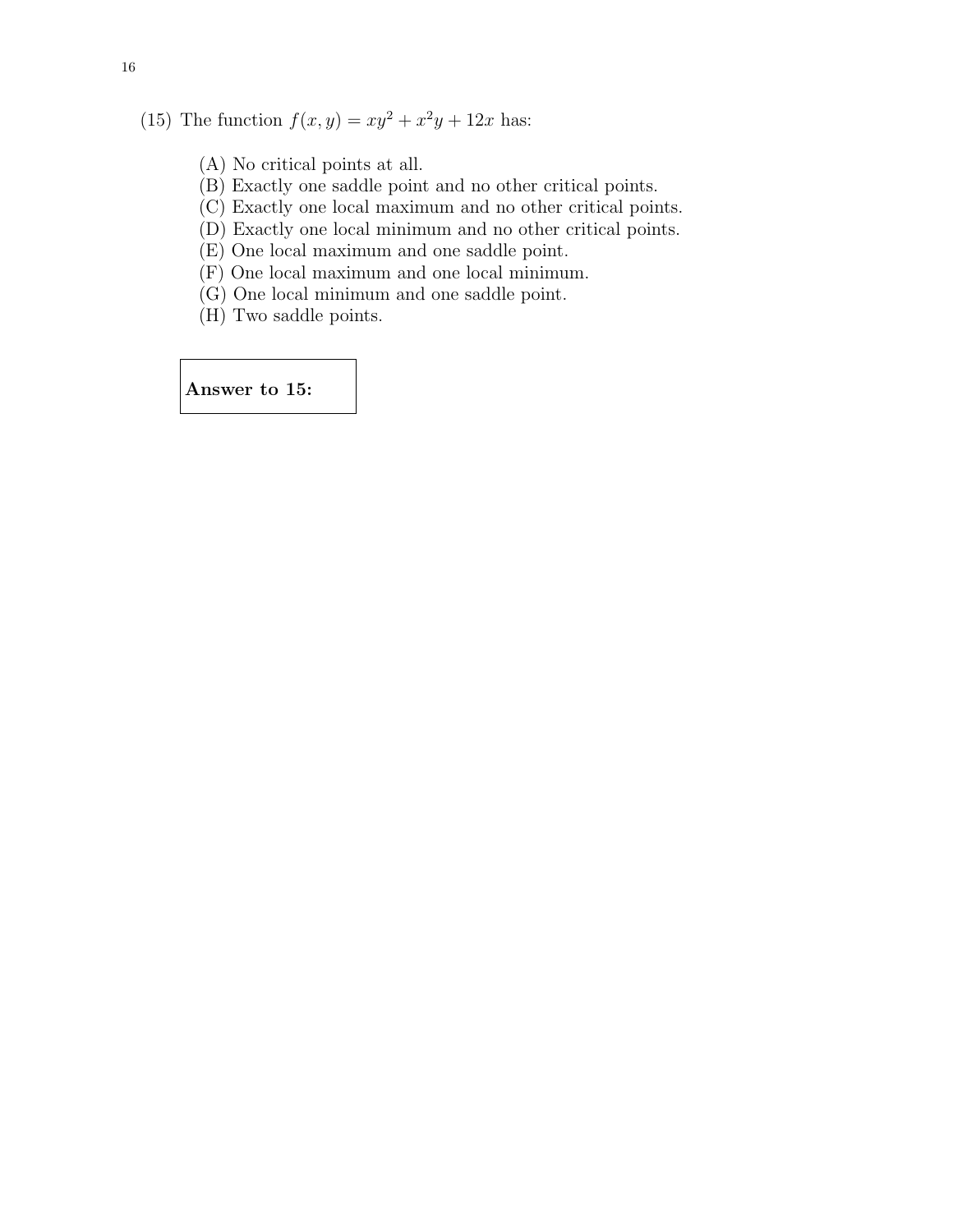(16) If three resistors having resistances  $x, y$  and  $z$  are connected in parallel, then the resistance  $R$  of the entire circuit satisfies the equation

$$
\frac{1}{R} = \frac{1}{x} + \frac{1}{y} + \frac{1}{z}.
$$

Use differentials to estimate R to three decimal places if  $x = 2.012$ ,  $y = 4.008$  and  $z = 3.992.$  (Note,  $1 = \frac{1}{2} + \frac{1}{4} + \frac{1}{4}$  $(\frac{1}{4})$ 

| $(A)$ 0.998 | (B) 0.999   | $(C)$ 1.000 | $(D)$ 1.001 |
|-------------|-------------|-------------|-------------|
| $(E)$ 1.002 | $(F)$ 1.003 | (G) 1.004   | $(H)$ 1.005 |

Answer to 16: